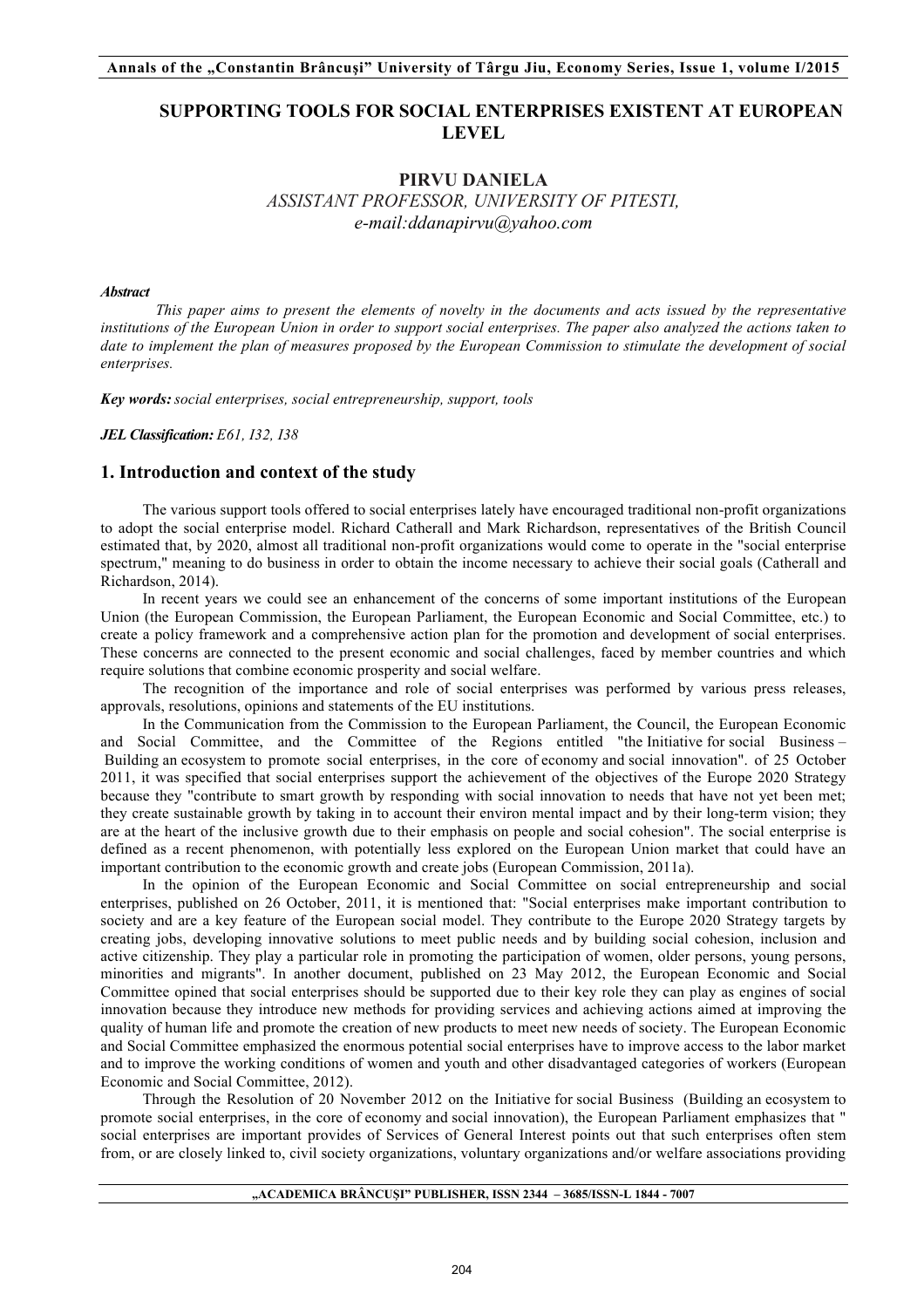person-oriented services and designed to respond to vital human needs, in particular the needs of users in vulnerable position".

# **2. Proposals of the European Commission to support social enterprises**

The action plan proposed by the European Commission in 2011 to support social enterprises, provided in the "Initiative for social Business" includes three directions and 11 measures:

#### **Strand 1 – improved access to finance**

*Key action 1* - *Regulation on European Social Entrepreneurship Funds*, whose purpose is to facilitate access to social enterprises to financial markets. This measure was necessary because potential investors do not trust the information available (in particular those related to the social impact that can be achieved by investing in these funds) and cannot easily identify those funds for social enterprises. Another problem is the regulatory errors: national systems governing fundraising outside of open markets (private placements) are divergent and are not tailored to the needs of social entrepreneurship funds and their managers. This means that cross-border fundraising is a complex process, marked by legislative differences. In the absence of uniform rules at EU level, it is possible that social entrepreneurship funds collect funds only at national level (European Commission, 2011b).

*Key action 2*- *facilitating the access to microcredit*. Due to the fact they are small organizations, social enterprises may not be able to grow on the account of internal funding sources. The access of social enterprises to bank loans is restricted either because of failure to meet the requirements related to material guarantees, or because of the form of organization (Allinson et al, 2011).

*Key action 3* – creating a financial tool to facilitate access to finance for social enterprises in the start-up, development and expansion phases, through investment in solidarity investment funds in the amount of approximately 90 million euro under the umbrella of the European Union Programme for Social Change and social innovation, 2014- 2020.

*Key action 4* – introducing regulations on the European Social Fund and the European Regional Development Fund of certain investment priorities for "social enterprises", so that Member States and regions may benefit from a clear legal basis for the inclusion of specific activities in the 2014- 2020 financial programming of structural funds.

## **Strand 2 – more visibility for social enterprises**

*Key action 5* – identifying best practices and replicable models, and developing a complete map of social enterprises in Europe, stating their characteristics, their business model, economic importance, transboundary growth potential, their legal status, tax regime and existing labelling systems.

*Key action 6* – creating a public database of labels and certifications applicable to social enterprises in Europe to improve their visibility and comparison.

*Key action 7* – ensuring learning and capacity building of national and regional administrations in implementing comprehensive strategies of support, promotion and financing of social enterprises, particularly through the Structural Funds, through analysis and exchange of best practices, raise awareness, promoting social business networks and disseminating information on social enterprises.

*Key action 8* – creating an electronic exchange platform for data and information exchange, multilingual, dedicated to social entrepreneurs, social enterprise incubators and other groups.

#### **Strand 3 – optimized legal environment**

*Key action 9* – ssimplification of the European Cooperative Regulation in order to facilitate the creation of social cooperatives; developing a regulation on the European Foundation Statute, to support cross-border activities of foundations; initiate a study on the situation of mutual companies in all Member States. In its Communication "Social Business Initiative" of 25 October 2011, the European Commission stressed the importance of developing European legal forms for social economy entities (for example, foundations, cooperatives and mutual companies). The Social Business Initiative aims to support the development of enterprises, which, through their activities are focused on generating a social impact, and the expected actions are dedicated and bring benefits to economic social entities (including cooperatives, foundations and mutual companies) that meet the general criteria of "social enterprise" contained in the communication. In the resolution developed in response to the Commission's Single Market Act, the European Parliament called for an appropriate legislative framework for these organizations (European Parliament, 2011).

*Key action 10* – the reform of public procurement system in the European Union, so that in the award of public procurement contracts, the quality-related aspects, especially in the case of health and social services, should take into account the social considerations; exploring ways in which the working conditions of the people involved in the production of goods and services related to the public procurement contract, could be considered, subject to the principles of non-discrimination, equal treatment and transparency.

*Key action 11* – Simplification of the implementation of rules concerning State aid to social and local services. This measure could benefit social enterprises when providing social services or when providing services that do not generate effects on the intra-community trade.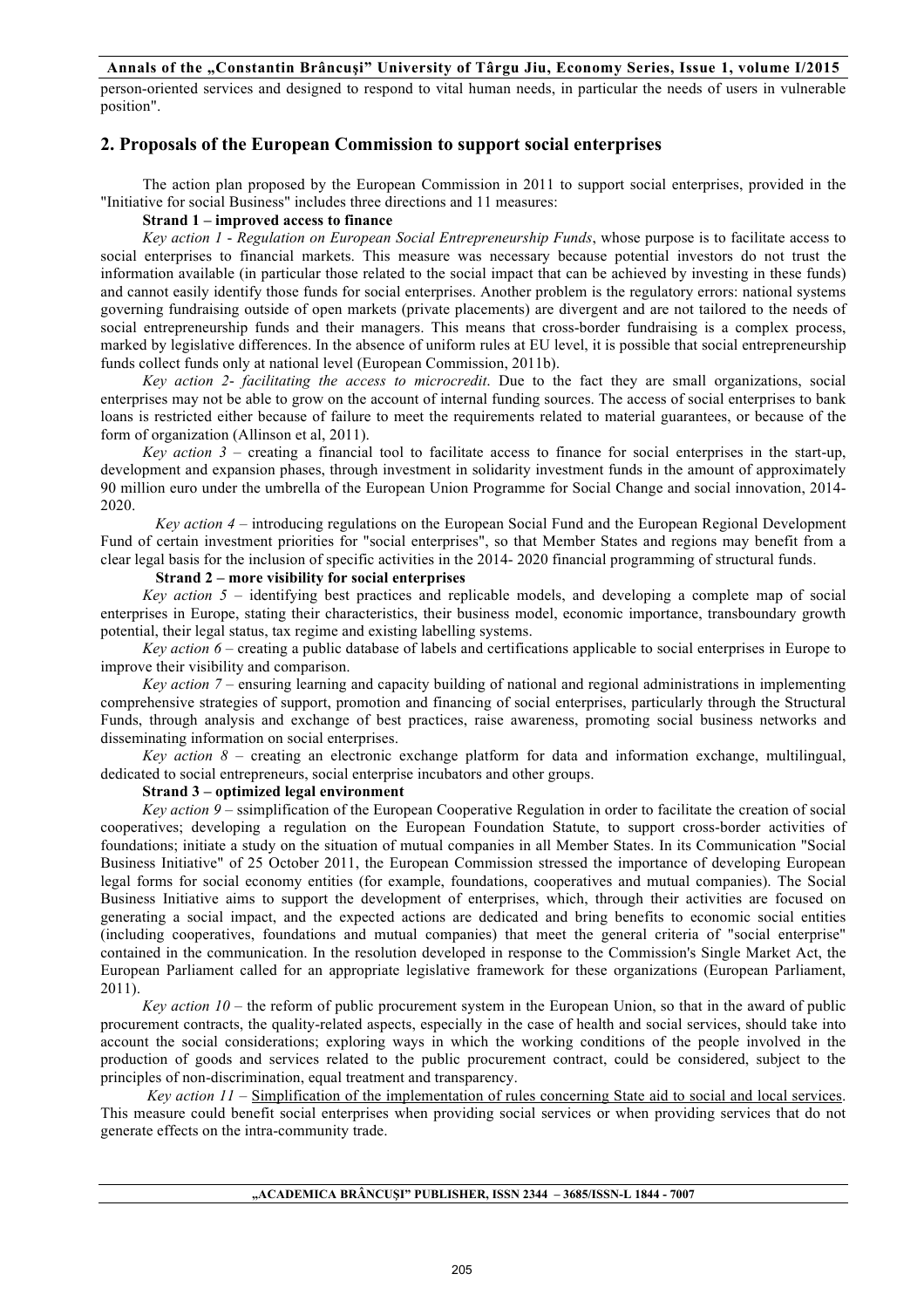# **3. What has been done so far?**

The actions taken so far for the completion of the plan established in 2011 are related to the following:

#### **A. Financing social enterprises**

**A1.** On 17 April 2013 Regulation (EU) No 346/2013 of the European Parliament and of the Council of 17 April 2013 on European social entrepreneurship funds was adopted**.** 

The Regulation is divided into four chapters and 29 articles. The first article describes the purpose of the Regulation. Thus, it states that increasingly more investors in the European Union are interested in achieving social objectives and no longer limit themselves to the pursuit of financial profit, thus creating a social investment market, constituted, in part, from investment funds aimed at social enterprises. These funds finance social enterprises that serve as engines of social change by offering innovative solutions to social problems, for example contributing to addressing the social consequences of the financial crisis and thus having a significant contribution to the objectives of Europa 2020 Strategy. In this context, it is necessary to have a regulation to establish uniform rules applicable to social entrepreneurship funds seeking to raise capital in the European Union using the name "EuSEF" and to impose corresponding obligations on their managers in all Member States. These requirements should provide confidence for investors wishing to invest in these funds.

The Regulation applies to managers of collective investment undertakings. They may be legal entities whose regular business is managing at least one eligible social entrepreneurship fund.

The Eligible Social Entrepreneurship Fund is a collective investment scheme (the collective investment undertaking is an alternative investment fund) which:

- Plans to invest at least 70% of the total capital contributions and invested capital in assets that are eligible investments calculated based on the amounts that can be invested after deducting all relevant costs and holdings of cash and cash equivalents in accordance with a timescale set in its standards or its incorporation instruments, in a time frame set in its standards or its incorporation instruments;
- Does not use more than 30% of its capital contributions and of the invested capital to purchase assets other than those which are eligible investments calculated based on the amounts that can be invested after deducting all relevant costs and cash and cash equivalents holdings;
- Is established in a Member State.

Eligible social entrepreneurship fund managers invest in eligible portfolio companies. These are businesses that:

- At the time of an investment made by an eligible social entrepreneurship fund, do not operate on a regulated market or a multilateral trading facility;

Have as a main object achieving a measurable positive social impact, according to its memorandum, its articles of incorporation, or any other rules or instruments of incorporation under which the company was founded (provides services or goods to vulnerable, marginalized, disadvantaged or excluded people using a method of production of goods or services that embodies its social objective, or provide financial support only to social enterprises);

Use their profits primarily to achieve their social objective, according to its memorandum, its articles of incorporation, or under any other rules or instruments of incorporation under which the company was established and under the predefined procedures and rules that determine the circumstances in which profits are distributed to shareholders or owners, to ensure that any such distribution of profits does not undermine its main objective;

Are managed in an accountable and transparent way, in particular by involving workers, customers and stakeholders of its business activities;

Are established in a Member State or in a third country (only under certain circumstances).

The regulations contain detailed provisions the composition of the portfolio that characterizes an eligible social entrepreneurship fund. The eligible investment instruments are:

- Equity or quasi-equity instruments (Any type of financing instrument that is a combination of capital and liabilities and by which the profitability of the instrument is associated to the profit or loss recorded by the eligible portfolio company and by which the repayment of the instrument in case of non-fulfillment of the payment obligations is not fully ensured) which are issued by eligible portfolio companies;

- Non-guaranteed securities and debt instruments issued by an eligible portfolio company;

Units or shares of one or more eligible social entrepreneurship funds, provided that such funds have not invested more than 10% of their capital contributions and din and callable employed capital in eligible social entrepreneurship funds;

- Secured or unsecured loans granted by the eligible social entrepreneurship fund to an eligible portfolio company;

Any other type of interest in an eligible portfolio company.

The managers of eligible social entrepreneurship funds may make other investments as well (in addition to the above-mentioned ones), with an upper limit that should not exceed 30% of capital contributions and of the employed callable capital. The units and shares of the eligible social entrepreneurship funds may only be distributed to investors recognized as professional investors according to Directive 2004/39 / EC. The distribution to other investors is allowed only if they commit to invest an amount of minimum 100,000 EUR and declare in writing in a document separate of the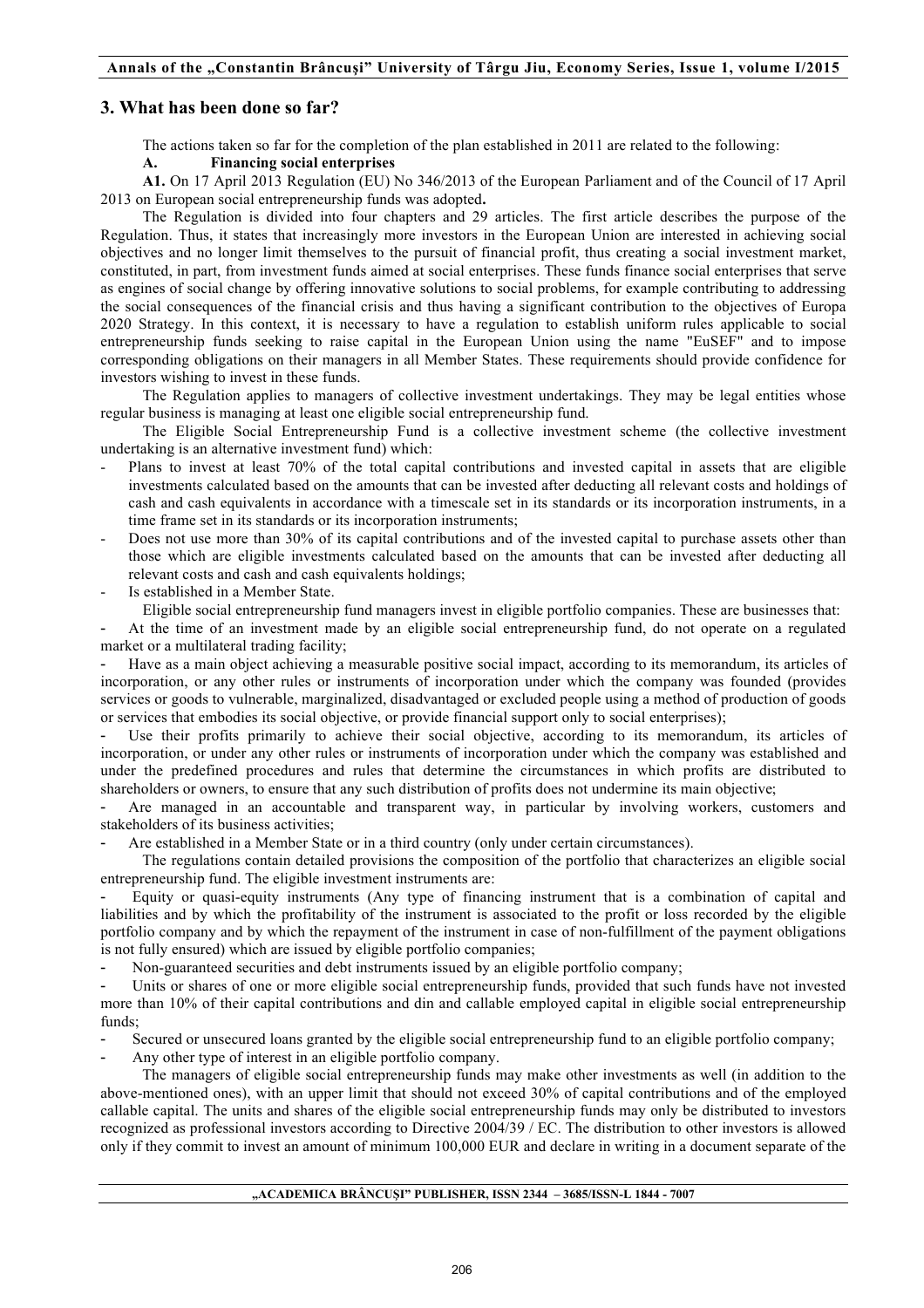contract concluded for the investment commitment that they are aware of the risks associated with the presented commitment.

The regulations stipulate the general principles governing the behaviour of the managers of the eligible social entrepreneurship funds, especially in carrying out the activities of the fund and in the relationships with the investors, as well as the rules on how they address conflicts of interest. Eligible social entrepreneurship fund managers must have procedures in place necessary to assess and monitor the positive social impact the eligible portfolio companies have committed to achieve. Among the assessment indicators of the positive social impact there:

- Employment and labor market;
- Standards and rights related to the quality of the jobs;
- Social inclusion and protection of certain groups;
- Equal treatment, equal opportunities, non-discrimination;
- Public health and safety;
- Access to social protection, health and education systems, and the effects on these systems.

The valuation and calculation of asset value is done at least once a year, and within six months from the end of the accounting period, the eligible social entrepreneurship fund managers make available for the competent authority of the home Member State an annual report for each eligible social entrepreneurship fund managed. The report describes the composition of the portfolio held by the eligible social entrepreneurship fund and the activities carried out in the previous year and includes the communication of the profits of the eligible social entrepreneurship fund at the end of its existence and, where appropriate, the profits distributed during its existence. The report also contains the audited financial statements of the eligible social entrepreneurship fund.

The manager of an eligible social entrepreneurship fund which intends to use the name "EuSEF" is recorded by the competent authority of each State Member State, if the provisions of the Regulation are observed. This authority also has powers related to the supervision of the managers of eligible social entrepreneurship funds. The competent authorities of the Member States are required to notify the European Securities and Markets Authority concerning the recordings made. The European Securities and Markets Authority maintains a central database which is publicly accessible on the Internet and includes all the managers of eligible social entrepreneurship fund registered and the eligible social entrepreneurship funds distributed by them, as well as countries where they are distributed.

**A2.** In the 2014-2020 period, the **EU programme for Employment and Social Innovation** will operate at the level of the European Union, being a financial instrument with the purposes below:

- Coordination of actions at EU and national level in the field of employment, social affairs and inclusion;
- Supporting the development of adequate social protection and labor market policies;
- Modernization of EU legislation in the social field;
- Promoting labour mobility and fostering employment opportunities by developing an open labor market;

- Increasing the availability and accessibility of microfinance for vulnerable groups and micro-enterprises, and increasing access to finance for social enterprises.

The EU programme for Employment and Social Innovation pools the PROGRESS programme, the EURES network and the PROGRESS Microfinance Facility. Starting with 2014, the three 3 instruments form the axes of the EU programme for Employment and Social Innovation. These axes support:

The modernization of employment and social policies - the PROGRESS axis (61% of total budget);

the labour mobility – EURES axis (18% of total budget);

- Access to microfinance and social entrepreneurship - Microfinance and Social Entrepreneurship axis (21% of total budget).

The total budget of the programme for the 2014-2020 period is 919,469,000 EUR.

**A3.** The European Commission identified as a **priority investment for the structural funds** in the 2014-2020 period, **supporting social enterprises and the social economy**. Regulation no. 1304/2013 of the European Parliament and of the Council on the European Social Fund includes a new investment priority called "Promoting social economy and social enterprises". Thus was created the legal basis for Member States to include specific activities in this area in the operational programmes for the 2014 – 2020 period. These activities will largely consist of supporting social business, granting support to social enterprises for accessing various financial instruments and raising awareness concerning the importance of the sector among EU citizens.

#### **B. Increasing the visibility of social entrepreneurship**

**B1.** The European Commission publishes, twice a year, a Guide for European social economy and social entrepreneurship. This guide reveals the key problems and challenges in the field, describes the various actions and policy instruments developed/used at EU level to encourage social entrepreneurship and provides examples of best practices in the Member States of the European Union (European Commission, 2013a).

**B2.** At the end of 2013, the European Commission started a project for mapping the eco-system of social enterprises in the European Union. The project aims: (a) to identify an operational definition of social enterprises at the level of the European Union; (b) to develop maps of social enterprises for all the European Union member states so that they can be used as a database for the development of specific policies; (c) to develop a set of recommendations for the future actions of the European Union in this field. The final report of the Project will be published during 2014.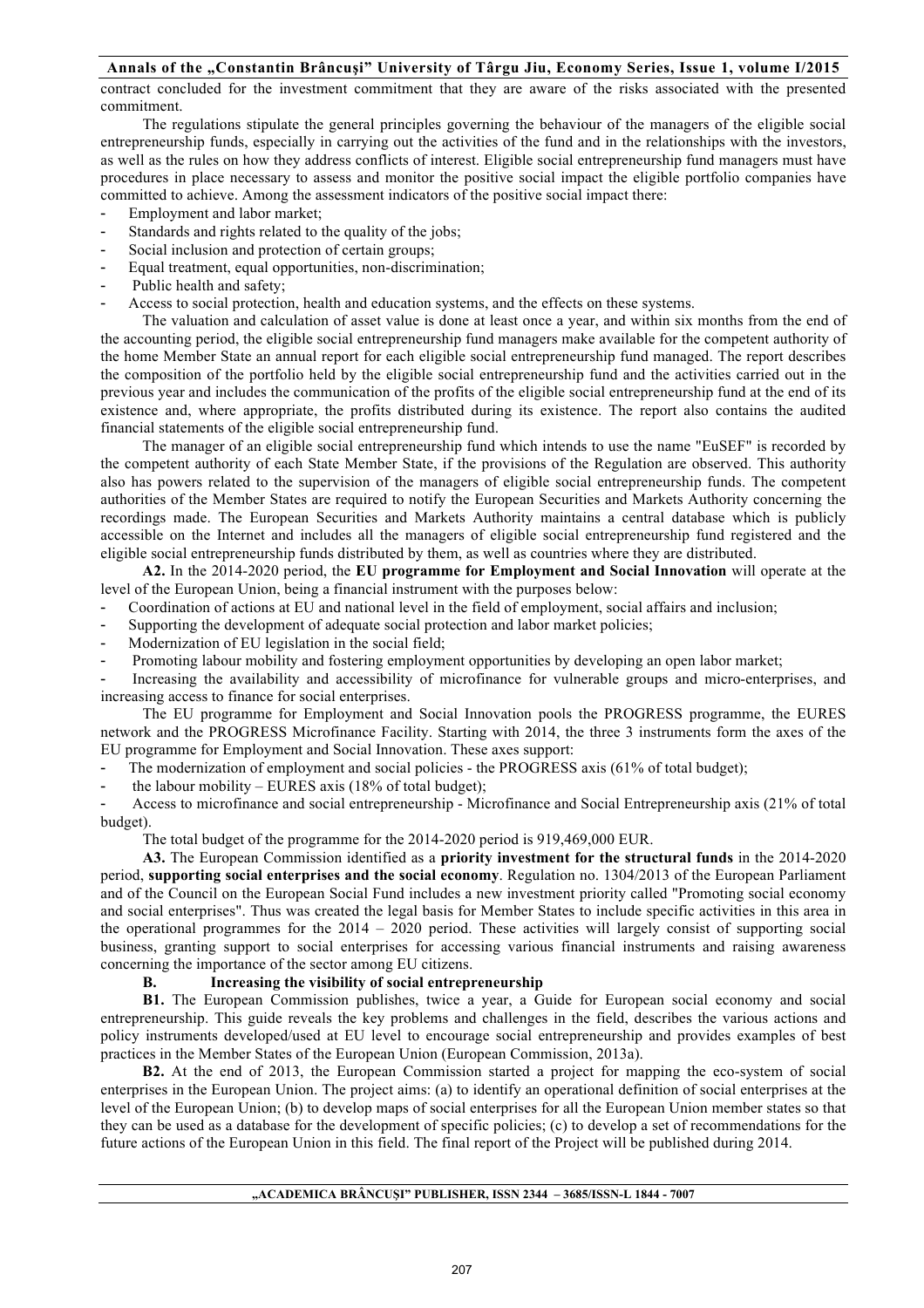**C. Developing a stimulating legal framework for the establishment of European cooperative societies, European foundations and European mutual companies**

**C1. The Statute for a European Co-operative Society** was adopted in 2003 by Council Regulation no. 1435, having as main objective to provide an adequate legal framework for the cross-border activities of these organizations. A study funded by the European Commission on the implementation of this Regulation, published in 2010, emphasized that there were significant differences in the national legislation, which created barriers to the efficient functioning of cooperative societies in the European Union, in terms of their cross-border activities. The study recommends a simplification of the Regulation and the establishment of more stringent standards, so as to generate an indirect and gradual harmonization of the laws of Member States related to the activities of cooperative societies.

The report of the European Commission to the European Parliament, the Council, the European Economic and Social Committee and the Committee of the Regions on the application of Regulation (EC) no. 1435/2003 of 22 July 2003 on the Statute for a European Co-operative Society, reveals that the European Cooperative Society has been relatively unsuccessful not only because it is complex, but also because, mainly, companies that choose to operate as cooperatives tend to be well anchored in their local territory. Also, the Regulation on the European Cooperative Society was implemented very late in many Member States, even in countries such as France, Italy and Spain where the cooperative movement is very strong. Because of its many references to the national legislation, the Regulation does not provide any real benefit to cooperatives. Until December 2011, none of the large cooperative groups that operate or intend to operate at European level resorted to the instrument "European cooperative society '(European Commission, 2012). In this context, the European Commission intends to consult the stakeholders on whether and how to simplify the Regulation on the Statute for a European Co-operative Society.

**C2.** In February 2012 the European Commission presented its proposal for a Council regulation on a **Statute of the European Foundation**. The preamble to the proposal stated that the activities of public interest entities in the European Union are based on the national legislation, without a harmonization at EU level. Moreover, there are significant differences between civil and tax laws of the Member States. Due to these differences, the cross-border operation of public interest entities is expensive and cumbersome. Consequently, transborder fund channeling for public interest objectives remains largely untapped. In this context, there is a need to create at EU level a European legal form designed specifically for these entities. The proposal for a Regulation was made after the publication in 2011 by the European Parliament, of a written statement on the development of the European statute for societies and associations and for foundations. Also, the European Economic and Social Committee published in 2010 an opinion on the European Foundation Statute. The main objective of the statute is to remove the obstacles encountered by foundations when carrying-out transborder operations in the Union.

**C3.** In 2012 a study was published concerning the current situation and prospects of **mutual societies in Europe**, conducted at the request of the European Commission (Broek et al, 2012). The objective of the study was to provide the Commission with the information necessary to better assess the current situation of mutual societies and allow reasoned reflection on the need to formulate and implement a future development policy of the field. The study includes, inter alia: (a) a mapping of relevant national laws related to mutual societies; (b) an overview of the activities of mutual societies and the description of their importance and role for the Member States; (c) an inventory of the difficulties and barriers faced by mutual societies when trying to expand their business abroad; (d) the identification of national support measures benefiting mutual societies; (e) to make recommendations for possible action at national or European level to promote mutual societies and remove the barriers that prevent their development. The authors came to the following conclusions:

- The field of the mutual societies is characterized by diversity;

- At European level, there is no clear and comprehensive legal concept that can be define a mutual organization;

- mutual organizations make a significant contribution to the European economy and society and deserve the support of the policy makers to ensure access to cross-border markets;

The main barriers faced by mutual societies in their efforts to operate across borders relate to: (a) the non/recognition of mutual-type organizations in some Member States; (b) capital requirements; (c) lack of possibilities (or very limited possibilities) to form groups;

- Overcoming the identified barriers due to the fact that the existence of a statute for the European mutual society is uncertain.

#### **D. Encouraging the public authorities to use social considerations in the public procurement procedures**

Ever since 2001, in a document in which it interpreted the Communication "Public procurement in the European Union" of 11 March 1998, the European Commission specified that between the economic and the social community policies there should be a dynamic and positive interaction so that the objectives of the European integration (increasing protection and social cohesion, higher living standards, sustainable economic development, etc.) could have real chances achievement. In this context, the European Commission stated that the introduction of some social considerations (such as the integration on the labor market of the disadvantaged or unemployed, positive actions or discriminations to combat unemployment and social exclusion, etc.) in public the procurement procedures did not contravened the provisions of the Community law in this field (European Commission, 2001).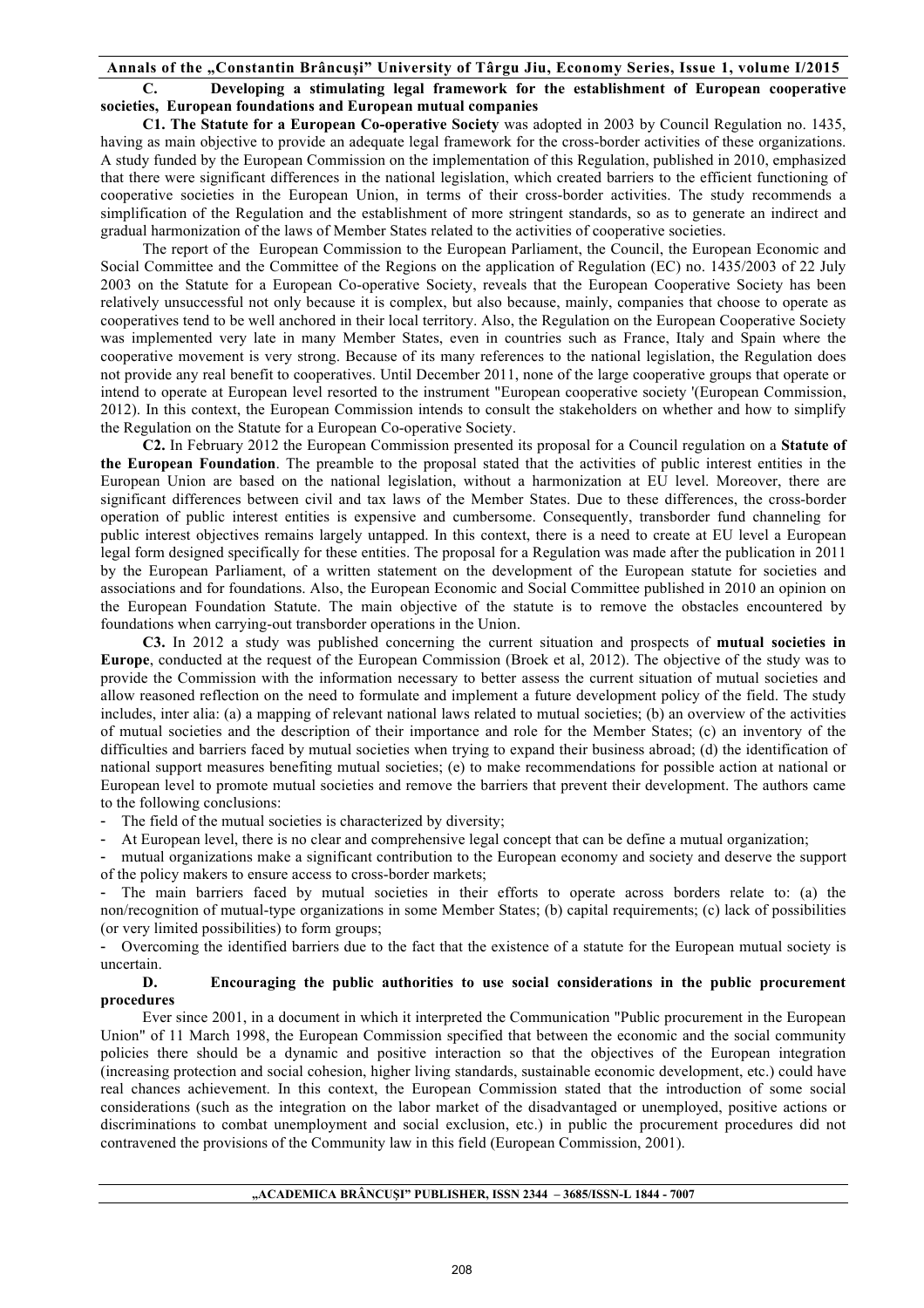In another document published by the European Commission in 2010 it was specified that many social considerations, depending on their nature, could be included in certain stages of the procurement process. Due to concrete situations, contracting authorities could decide on introducing those social considerations relevant to public procurement contracts (European Commission, 2010).

Presenting public procurement as one of the twelve initiatives as a lever for a single greener market, more social and more innovative (European Commission, 2011c), the European Commission launched in 2011 a broad consultation on the need for modernization of the EU policy public procurement. The result of research approaches were published in the 'Green Paper on the Modernisation of EU public procurement policy - Towards a more efficient European Procurement Market "(European Commission, 2011d). In relation to the social role of public procurement the European Commission investigated the following aspects: (a) the introduction through the European legislation of a third award criterion, in addition to the lowest price and the most economically advantageous offer; (b) stipulating through the European legislation the possibility of reserving contracts involving social services for nonprofits and possibly other levers to facilitate the access of these organizations to social service contracts; (c) the possible negative effect of the use of public procurement as a tool to implement social policies, in the sense that the above mentioned measures might lead to a decrease in the capacity of the public procurement system to provide the purchase of these services at "the lowest cost for the community".

Responding to the initiative of the European Commission concerning the consultation on the need for modernization of European Union policy in the field of public procurement, the representatives of the economic, political and social environment requested a review of the directives on public procurement in order to simplify the rules, to increase their efficiency and effectiveness and to facilitate the participation of SMEs in the public procurement market (European Commission, 2011).

On 26 February, 2014 Directive 2014/24/EU of the European Parliament and of the Council on public procurement and repealing Directive 2004/18/EC was published in the Official Journal of the European Union. The new legislative package on public procurement represents a step forward due to the fact that it allows contracting authorities to reflect on the social considerations in evaluating bids.

**E. Simplifying the implementation of the rules on State aid for the assessment of public compensation for services of general economic interest**

On 20 December 2011, the European Commission adopted a revised package of EU rules in the field of state aid for the assessment of public compensation for services of general economic interest. The new package clarifies the main principles related to the state aid and introduces a diversified and proportionate approach with simpler rules for services of general economic interest in small-scale, with local scope, or pursuing a social objective, while taking better account the aspects related to the competition in large-scale cases. Member States have a wide discretion as regards the definition of services that are of general interest. However, the Commission must make sure that public funding granted for the provision of such services does not unduly distort competition in the internal market.

All social services are exempted from the obligation to notify the Commission, regardless of the value of the compensation they receive. The services concerned must satisfy the social needs related to health and long-term care, child care, access to, and reintegration into the labor market, social housing and social care and inclusion of vulnerable groups. Other services of general economic interest are exempt provided that the amount of compensation is less than 15 million EUR per year (European Commission, 2011f).

The new legislative rules on State aid for the assessment of the public compensation for services of general economic interest facilitates the access of all the entities that carry out economic activities in the market of services of general economic interest. Non-profit or charitable organizations carrying out economic activities will be subject to the same rules on State aid as the organizations in the traditional economy. The rules on State aid do not forbid, in principle, Member States to prefer certain types of providers (for example, social enterprises), if the public authorities are not limited by the obligations in other areas covered by EU law, such as, in particular, the rules on public procurement (European Commission, 2013b).

## **4. Conclusions**

No evaluation of the impact of these instruments on the activities of the social enterprises at European level has been made so far, because the implementation of most of the above mentioned instruments will be performed in the future period.

The Governments of the Member States of the European Union appreciated the emergence of the new regulations that are intended to support social enterprises. The United Kingdom is one of the countries with the greatest openness to the social enterprise sector. In a report published by the UK Government we can find a lot of statistical information about social enterprises. Between 2006 and 2012, the number of social enterprises in the UK has increased by over 30% (Cabinet Office, 2013). The answer of the UK Government to the European Commission's initiatives resulted in an action plan, published at the beginning of 2014, adapted to the situation of social enterprises in this country, covering: a scheme of exemption from taxation of social investments, expanding the options for indirect investments, establishing a governmental accreditation system for the evaluation of the social securities that are eligible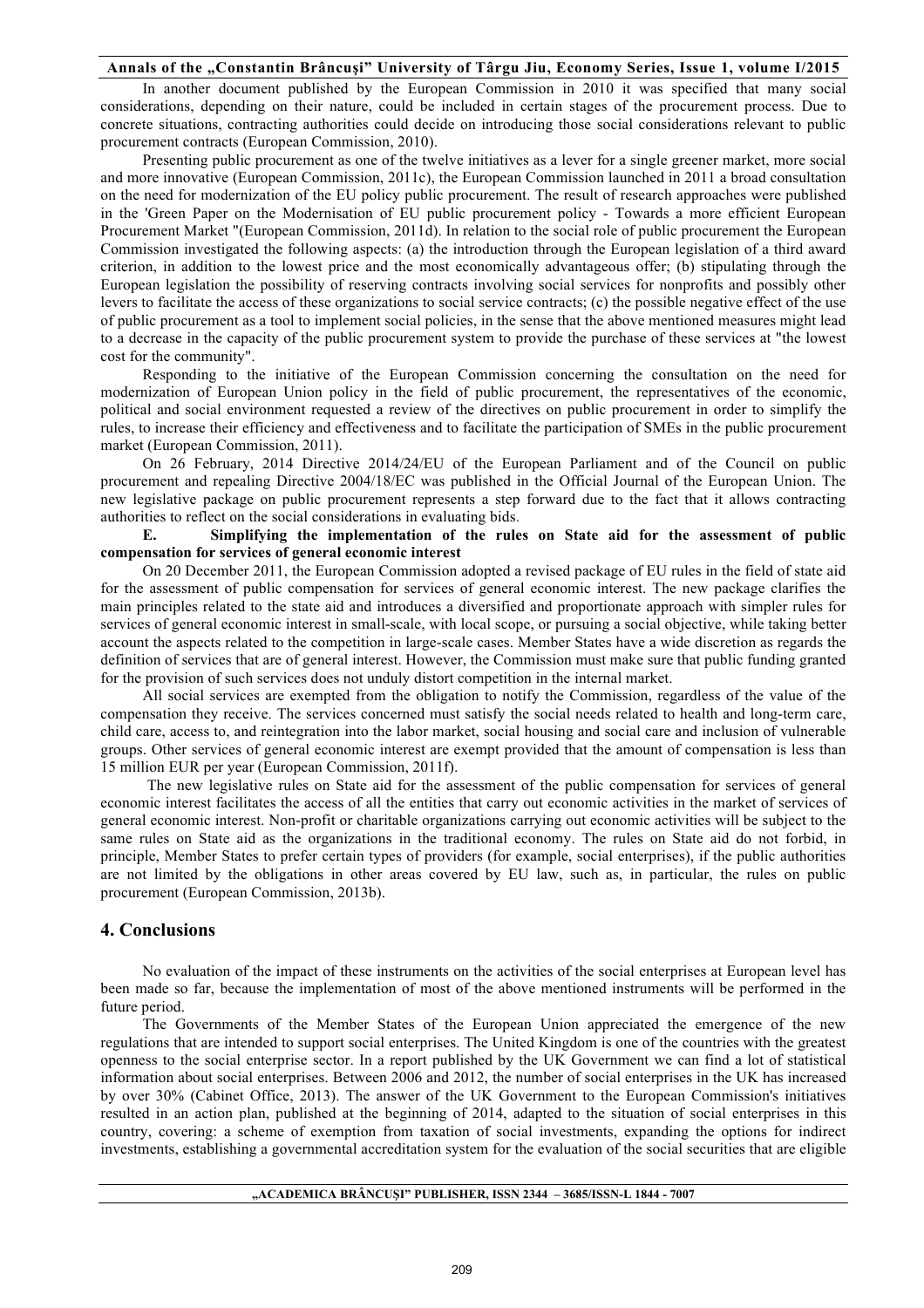for the scheme of exemption from taxation of social investments, and promoting this scheme among investors and social enterprises. Also, from January 2014, the new legislation on public services that enables social enterprises to become competitive in winning public service contracts came into force in the UK.

In the same context, the Italian government announced that it was preparing a reform of the social economy sector in which social cooperatives shall be assigned an important role as engines of economic growth and employment (CECOP, 2014).

In July 2014, the French government presented a new legislation on investments that could stimulate the development of social enterprises. The French government also agreed to a number of other initiatives to support the social economy, including: the collection of statistical information about the social economy, for a more efficient monitoring of the social economy, developing common principles for defining the social economy and economic solidarity and financial support to social entrepreneurs (The Guardian, 2014).

A first step taken by the Government for the recognition of the social economy was the legislative proposal concerning the social economy which is currently being discussed by the Parliament. The draft legislation sets out the principles and objectives of the social economy, provides the measures which public authorities can adopt to stimulate the social economy, regulates the statute of social enterprise and social insertion enterprise. Moreover, for the operationalization of the initiatives of the European Commission concerning the social investments, draft legislation on alternative investment fund managers is being discussed (Ministry of Public Finance, 2013).

The action plan meant to support social enterprises, developed by the European Commission, is complex, comprising three important directions related to funding, legal and visibility. The progress achieved so far in implementing this plan is obvious, aiming most actions that were provided. The efforts of the European Commission to put in place in a short period, to implement financial instruments to support social enterprises are commendable.

The assessment of the impact of these instruments will however be difficult, because the form of organization of the social enterprise is not regulated at the level of the European Union. Social enterprises take various forms from the point of view of their organization: associations, foundations, cooperatives, mutual societies, etc. Only part of the aforementioned organizations has the characteristics of a social enterprise, recognized by the European Commission. In my opinion, the establishment of a Statute for the European social enterprise status should be a priority of the European Commission. Thus, the recognition of entities could be obtained, in order to increase the understanding of citizens on the activities carried out by them, and the implementation of other measures provided in the "Social Business Initiative", particularly those related to the visibility of the social enterprises would be much easier.

## **Acknowledgements**

This paper was co-financed from the European Social Fund, through the Sectorial Operational Programme Human Resources Development 2007-2013, project number POSDRU/159/1.5/S/138907 "Excellence in scientific interdisciplinary research, doctoral and postdoctoral, in the economic, social and medical fields -EXCELIS", coordinator The Bucharest University of Economic Studies.

# **6. References**

[1] **Allinson, G., Braidford, P., Houston, M., Robinson, F., Stone, I.,** Business support for social enterprises: findings from a longitudinal study. Study funded by the Office for Civil Society and managed by the Department for Business, Innovation and Skills, 2011, available at https://www.gov.uk/government/uploads/system/uploads/attachment\_data/file/32229/12-566-business-support-forsocial-enterprises-longitudinal.pdf;

[2] **Broek, S., Buiskool, B.J., Vennekens, A., van der Horst, R.**, Study on the current situation and prospects of mutuals in Europe, study for the European Commission, 2012, available at http://ec.europa.eu/enterprise/policies/sme/files/mutuals/prospects\_mutuals\_fin\_en.pdf;

[3] **Cabinet Office**, Social enterprise: market trends, 2013, available at https://www.gov.uk/government/uploads/system/uploads/attachment\_data/file/205291/Social\_Enterprises\_Market\_Tre nds\_-\_report\_v1.pdf;

[4] **Catherall, R., Richardson, M.**, What will social enterprise look like in Europe by 2020?, British Council, 2014, available at the contract of the contract of the contract of the contract of the contract of the contract of the contract of the contract of the contract of the contract of the contract of the contract of the contract of t

http://www.britishcouncil.org/sites/britishcouncil.uk2/files/what\_will\_social\_enterprise\_look\_like\_in\_europe\_by\_2020 \_0.pdf;

[5] **CECOP**, Italian government launches the reform of the third sector: important role assigned to social cooperatives as drivers of growth and employment – press release, 2014;

[6] **European Commission**, Interpretative Communication of the Commission on the Community law applicable to public procurement and the possibilities for integrating social considerations into public procurement, 2001, available at http://eur-lex.europa.eu/legal-content/EN/TXT/PDF/?uri=CELEX:52001DC0566&from=EN;

[7] **European Commission**, Buying social – A Guide to Taking Account of Social Considerations in Public Procurement, 2010, available at http://ec.europa.eu/social/BlobServlet?docId=6457&langId=ro;